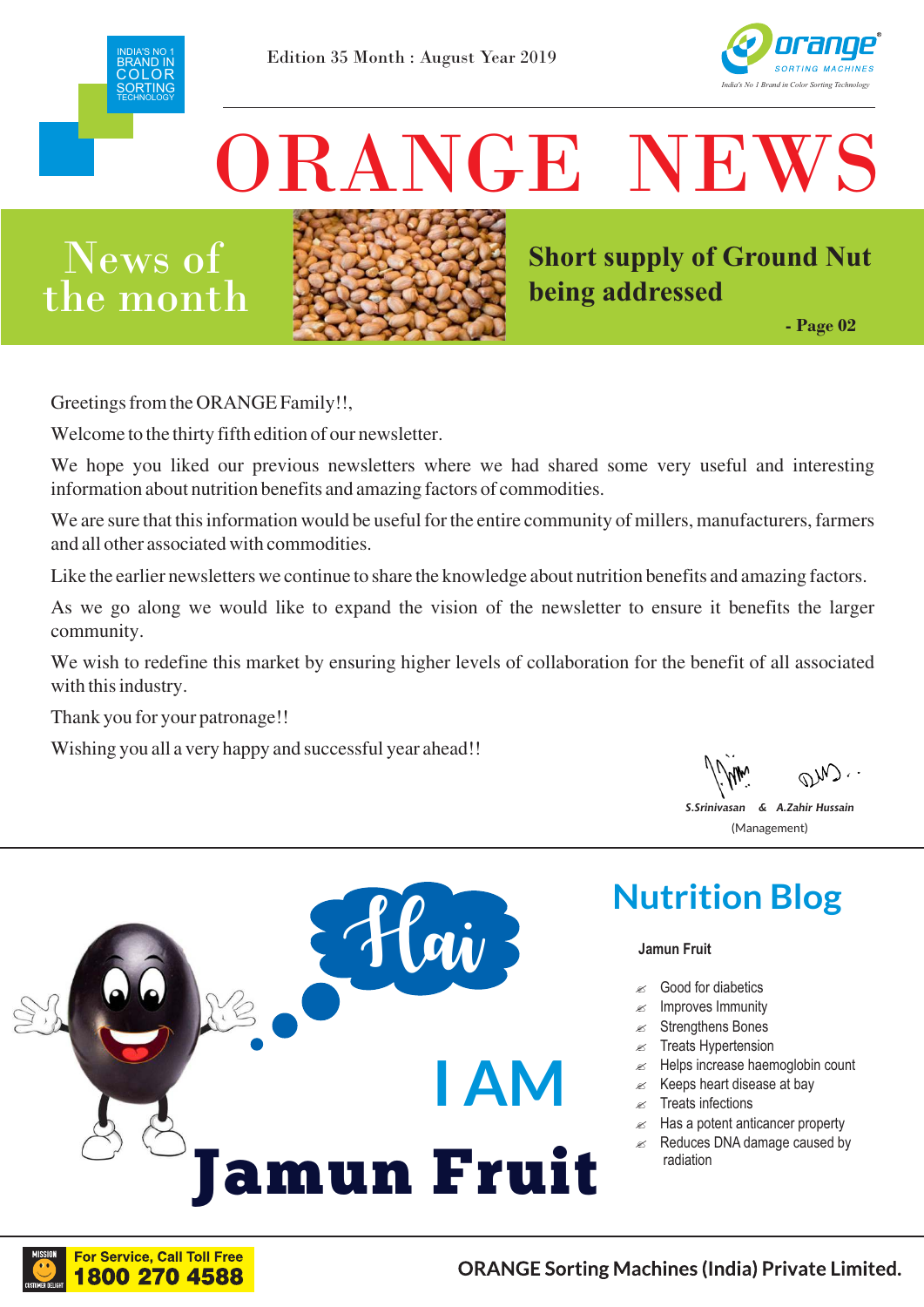# ORANGE NEWS



# **News**

## **Short supply of groundnut seed being addressed**

Shortage in the supply of groundnut seed by the A.P. Cooperative Oilseeds Growers Federation Limited has led to delay in its disbursement in 22 out of 63 mandals in the district.

"The situation is being brought under control," district Collector S. Satyanarayana and Joint Director of Agriculture Habib Basha told the media here on Tuesday.



While 10,000 quintals was procured from Karnataka on Tuesday, 7,000 quintals would be procured on Wednesday, they said.

Disbursement of 3 lakh quintals of the seed would be completed by July 15 in all aspects.

To implement the government's guidelines of providing 75% of the requirement on 40% subsidy, procurement was being done, they said.

Recently, the Commissioner of Agriculture, while reviewing the supply position in the district, had said the government was ready to supply 40,000 quintals beyond the 75% quota.

So far, 2.12 lakh quintals was positioned at the mandal distribution points and, of that, 1.99 lakh quintals had already been disbursed, the Collector said.

Referring to the reports that acute shortage was there at Madakasira, the Collector said 90% of the 5,900 quintals needed (4,530 quintals) was already disbursed in that mandal and 5,350 quintals was available at the distribution point.

Kalyandurg, Kundurpi, Uravakonda, and Tadipatri mandals received 50% of the projected need, and the farmers were given specific dates for disbursal depending on the daily supplies received.

## **Alternative Crops**

Focus was on ensuring that the small farmers got benefited first, Mr. Satyanarayana said.

After July 15, the focus would be on disbursing seed for alternative crops in case rains did not help groundnut sowing. Millets such as ragi would be the first priority followed by castor, red gram and green gram, and an action plan had already been prepared, he said.

Source: https://www.thehindu.com/news/national/andhra-pradesh/short-supply-of-groundnut-seed-beingaddressed/article28265685.

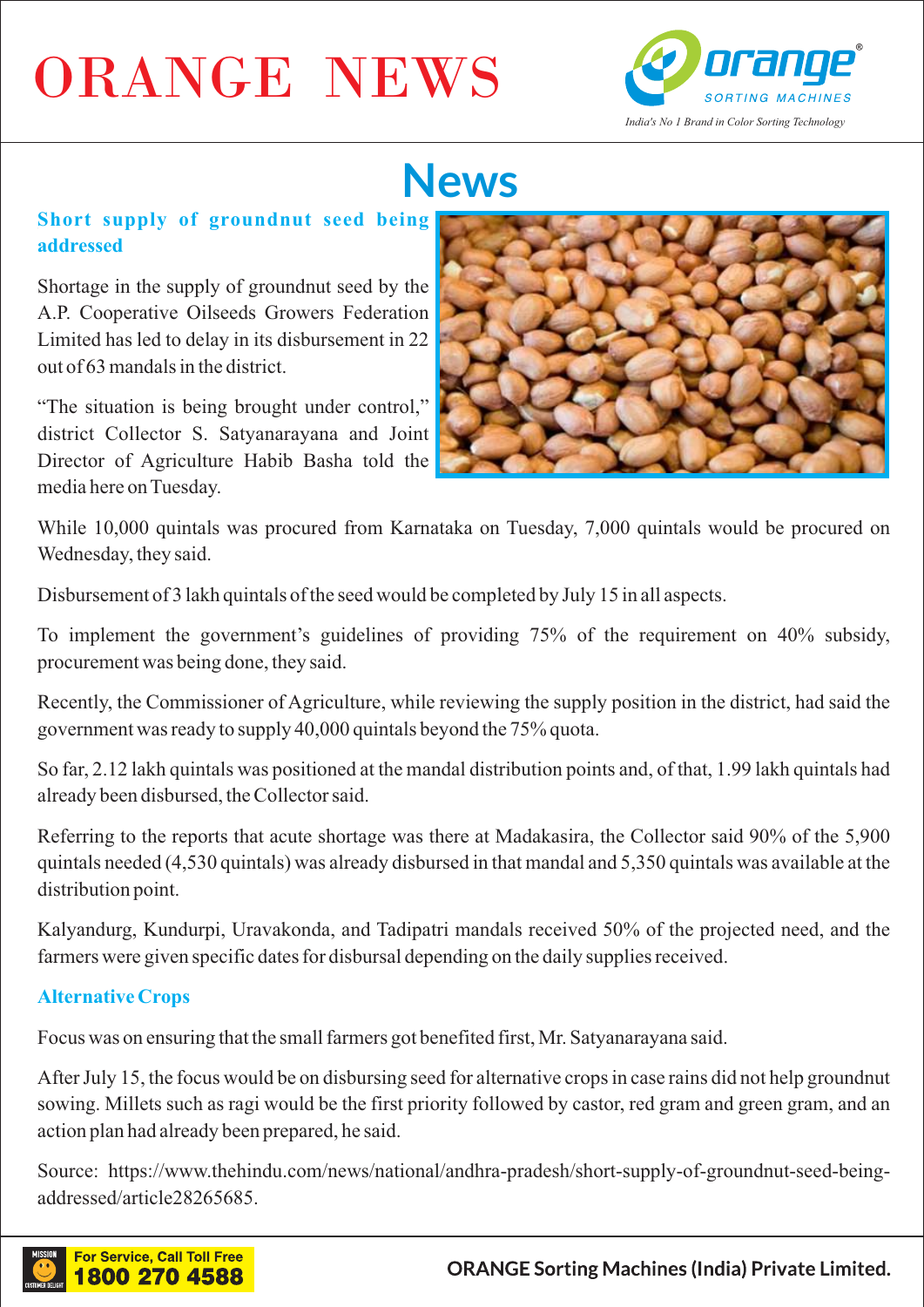# ORANGE NEWS



## **"Appreciation Moment"**









**Upcoming Events** 

## **UPASI INDUSTRIAL EXHIBITION**

**Stall No: C9**

**13th and 14th September 2019 at UPASI, Coonoor - 643 101, The Nilgiris, Tamil Nadu.**



## **Stall No A - 10**

**Date :13th Oct 2019 The Arindum Hotel Jabalpur Road Katni, Madya Pradesh, India.**



## **Stall No S - 61**

**Date :22nd, 23rd, 24th November 2019 Children's Cultural Centre, Burdwan, (W.B)**



## **Stall No D - 4**

**Date :7th, 8th, 9th Feb 2020 Exhibition Center, Alipad Ground Gandhinagar, Gujarat, India.**



**ORANGE Sorting Machines (India) Private Limited.**